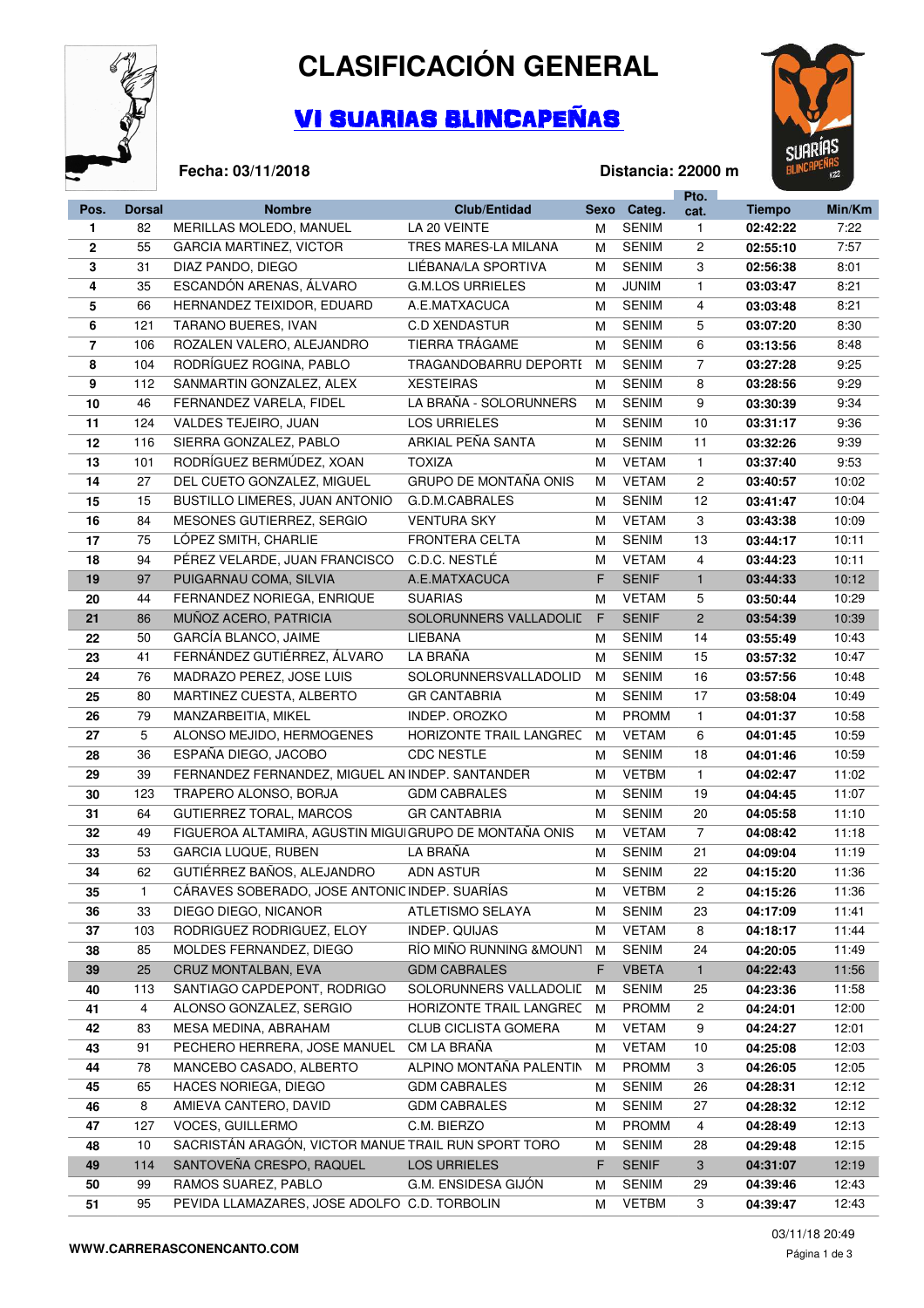|      |               |                                               |                                 |      |              | Pto.           |               |        |
|------|---------------|-----------------------------------------------|---------------------------------|------|--------------|----------------|---------------|--------|
| Pos. | <b>Dorsal</b> | <b>Nombre</b>                                 | <b>Club/Entidad</b>             | Sexo | Categ.       | cat.           | <b>Tiempo</b> | Min/Km |
| 52   | 115           | SANTOVEÑA GARCÍA, MANUEL ÁNGEL LOS URRIELES   |                                 | M    | <b>VETBM</b> | 4              | 04:41:29      | 12:47  |
| 53   | 57            | GÓMEZ GREGORIO, RAQUEL                        | <b>INDEPENDIENTE</b>            | F.   | <b>SENIF</b> | $\overline{4}$ | 04:48:44      | 13:07  |
| 54   | 100           | REDONDO ROBLEDO, JOSÉ MIGUEL                  | <b>GM PICU PIENZU LA FUENTE</b> | м    | <b>VETAM</b> | 11             | 04:49:40      | 13:10  |
| 55   | 110           | SAINZ DE LA MAZA MONTE, NATALIA INFRPENDIENTE |                                 | F    | <b>SENIF</b> | 5              | 04:50:39      | 13:12  |
| 56   | 52            | GARCÍA JUNCO, MARCO ANTONIO                   | RAPOSOS TRAIL TEAM              | M    | <b>VETAM</b> | 12             | 04:50:54      | 13:13  |
| 57   | 26            | DE SANTIAGO FERNANDEZ, CASIMIRC GUARAMAKO     |                                 | м    | <b>VETBM</b> | 5              | 04:51:11      | 13:14  |
| 58   | 69            | HIDALGO SAIZ, SANTIAGO                        | INDEP. SANTANDER                | м    | <b>VETAM</b> | 13             | 04:51:13      | 13:14  |
| 59   | 107           | RUMAZO LASO, DAVID                            | NESTLÉ                          | м    | <b>SENIM</b> | 30             | 04:52:17      | 13:17  |
| 60   | 60            | GONZÁLEZ RODRIGUEZ, ENRIQUE                   | VALLE DE TURON TRAIL RUN        | м    | <b>VETAM</b> | 14             | 04:52:24      | 13:17  |
| 61   | 72            | LLERANDI FDEZ, VICENTE                        | PILOÑA DEPORTE                  | м    | <b>VETBM</b> | 6              | 04:54:10      | 13:22  |
| 62   | 125           | VENA LAMA, CLAUDIO                            | INDEP. SANTANDER                | м    | <b>JUNIM</b> | 2              | 04:55:25      | 13:25  |
| 63   | 126           | VIAÑA GONZALEZ, DANIEL                        | LA 20VEINTE                     | M    | <b>SENIM</b> | 31             | 04:58:23      | 13:33  |
| 64   | 74            | LÓPEZ NAVARRO, FERNANDO JAVIER INDEP. BURGOS  |                                 | м    | <b>VETAM</b> | 15             | 05:00:44      | 13:40  |
| 65   | 37            | FERNANDEZ COLLADO, ALEXANDRA LIEBANA          |                                 | F    | <b>SENIF</b> | 6              | 05:01:06      | 13:41  |
| 66   | 40            | FERNÁNDEZ GONZÁLEZ, SERGIO                    | POLA DE LAVIANA                 | M    | <b>PROMM</b> | 5              | 05:01:08      | 13:41  |
| 67   | 59            | GONZALEZ FERNANDEZ, FELIX MANUI A.D. MOAL     |                                 | M    | <b>VETAM</b> | 16             | 05:01:24      | 13:42  |
| 68   | 93            | PEREZ GONZALEZ, HUGO                          | INDEP. AVILÉS                   | м    | <b>SENIM</b> | 32             | 05:01:38      | 13:42  |
| 69   | 68            | HERRERA CUESTA, RAMÓN                         | INDEP. OVIEDO                   | м    | <b>VETAM</b> | 17             | 05:02:42      | 13:45  |
| 70   | 13            | BORBOLLA MUNARRIZ, DANIEL                     | <b>INDEP. HINOJEDO</b>          | м    | <b>VETAM</b> | 18             | 05:04:22      | 13:50  |
| 71   | 43            | FERNÁNDEZ MARTÍNEZ, JESÚS ÁNGEILA BRAÑA       |                                 | м    | <b>VETAM</b> | 19             | 05:08:07      | 14:00  |
| 72   | 56            | <b>GARCÍA PUERTAS, TOTE</b>                   | <b>ENGARMAOS</b>                | M    | <b>VETBM</b> | $\overline{7}$ | 05:09:56      | 14:05  |
| 73   | 108           | RUPEREZ ALVAREZ, ADRIAN                       | AD MOAL                         | M    | <b>SENIM</b> | 33             | 05:09:59      | 14:05  |
| 74   | 51            | GARCIA DEL RIO, JOSE DIEGO                    | <b>LANGREO TRAIL TEAM</b>       | м    | <b>VETBM</b> | 8              | 05:13:06      | 14:13  |
| 75   | 18            | CANO MANTECA, PILAR                           | <b>PIN PROYECT</b>              | F.   | <b>VBETA</b> | $\overline{2}$ | 05:19:19      | 14:30  |
| 76   | 34            | DIEZ MORANTE, MANUEL                          | <b>NUEVA CIUDAD</b>             | м    | <b>VETAM</b> | 20             | 05:19:20      | 14:30  |
| 77   | 129           | SUAREZ GOMEZ, JAVIER                          | <b>FISIOCASTROSPOTEAM</b>       | м    | <b>SENIM</b> | 34             | 05:21:06      | 14:35  |
| 78   | 73            | LOBATO FERNANDEZ, SENDOA                      | <b>FISIOCASTROSPORTTEAM</b>     | м    | <b>VETAM</b> | 21             | 05:21:06      | 14:35  |
| 79   | 42            | FERNANDEZ MARTINEZ, JUAN CARLO: G.M ENSIDESA  |                                 | м    | <b>VETBM</b> | 9              | 05:21:17      | 14:36  |
| 80   | 118           | SOLANA BURUAGA, MIKELDI                       | TRAIL TEAM BIZKAIA              | м    | <b>VETAM</b> | 22             | 05:22:49      | 14:40  |
| 81   | 89            | PALACIO PELLÓN, JOSE LUIS                     | C.M.VISITACION                  | м    | <b>VETAM</b> | 23             | 05:24:08      | 14:44  |
| 82   | 19            | CARAVES SOBERADO, JULIO                       | <b>SUARIAS</b>                  | м    | <b>VETBM</b> | 10             | 05:26:59      | 14:51  |
| 83   | 54            | <b>GARCIA MARBAN, IGOR</b>                    | INDEP. TORRELAVEGA              | M    | <b>SENIM</b> | 35             | 05:28:20      | 14:55  |
| 84   | 70            | ILLERA LAVIN, RAÚL                            | LA BRAÑA-SOLORUNNERS            | м    | <b>SENIM</b> | 36             | 05:28:20      | 14:55  |
| 85   | 16            | CABELLO LÓPEZ, EVA MARIA                      | FISIOCASTROSPORT TEAM           | F.   | <b>SENIF</b> | $\overline{7}$ | 05:32:14      | 15:06  |
| 86   | 12            | AZPIAZU PALOMERA, ALFONSO                     | KV CASTRO VALNERA               | м    | <b>VETAM</b> | 24             | 05:38:31      | 15:23  |
| 87   | 119           | SOLÓRZANO REBOLLEDO, JESÚS                    | INDEP. OVIEDO                   | М    | <b>VETAM</b> | 25             | 05:48:45      | 15:51  |
| 88   | 24            | CRIADO MARTÍN, ANTONIO                        | ADN ASTUR                       | м    | <b>SENIM</b> | 37             | 05:54:24      | 16:06  |
| 89   | 23            | COTERA NAVA, JUAN PABLO                       | CLUB ATLETISMO PRAVIA           | M    | <b>SENIM</b> | 38             | 05:54:24      | 16:06  |
| 90   | 128           | PASTOR VALLE, ALFREDO                         | TODOVERTICAL V*                 | M    | <b>VETBM</b> | 11             | 05:55:57      | 16:10  |
| 91   | 48            | FIDALGO BUSTOS, ALBERTO                       | <b>NEPTUNO</b>                  | м    | <b>VETAM</b> | 26             | 05:56:13      | 16:11  |
| 92   | 29            | DIAZ DIAZ, CARMEN                             | <b>NEPTUNO</b>                  | F.   | <b>VBETA</b> | 3              | 05:56:13      | 16:11  |
| 93   | 111           | SAIZ COZ, JESUS                               | <b>INDEPENDIENTE</b>            | M    | <b>VETAM</b> | 27             | 05:58:13      | 16:16  |
| 94   | 105           | RODRIGUEZ SUAREZ, MARIANE                     | <b>CORRER ASTURIAS</b>          | F    | <b>VBETA</b> | $\overline{4}$ | 06:03:53      | 16:32  |
| 95   | 45            | FERNÁNDEZ VALLE, IÑAKI                        | <b>CHUVONERS</b>                | м    | <b>SENIM</b> | 39             | 06:06:17      | 16:38  |
| 96   | 87            | NAVA ÁLVAREZ, MERITXHELL                      | <b>LANGREO TRAIL TEAM</b>       | F.   | <b>PROMF</b> | $\mathbf{1}$   | 06:06:28      | 16:39  |
| 97   | 9             | ANTON ORTIZ, RUBEN                            | CD OZONO                        | м    | <b>SENIM</b> | 40             | 06:07:41      | 16:42  |
| 98   | 117           | SOBERÓN FLOREZ, ELOISA                        | LA CEREZAL TEAM                 | F.   | <b>VBETA</b> | 5              | 06:07:41      | 16:42  |
| 99   | 77            | MÁLAGA CRESPO, PALOMA                         | <b>INDEP. MURIEDAS</b>          | F    | <b>SENIF</b> | 8              | 06:08:18      | 16:44  |
| 100  | 67            | HERRÁN AYARZ, OSCAR                           | OZONO                           | м    | <b>VETAM</b> | 28             | 06:09:17      | 16:47  |
| 101  | 63            | GUTIÉRREZ GONZÁLEZ, LARA                      | <b>VENTURA SKY</b>              | F    | <b>SENIF</b> | 9              | 06:11:45      | 16:53  |
| 102  | 98            | RAMOS FERNANDEZ, MANUEL                       | CD OZONO                        | M    | <b>VETAM</b> | 29             | 06:12:54      | 16:57  |
| 103  | 38            | FERNÁNDEZ CUESTA, VERÓNICA                    | G.M. TORREBLANCA                | F    | <b>SENIF</b> | 10             | 06:13:06      | 16:57  |
| 104  | 32            | DIAZ PICON, PABLO                             | <b>ASTURCON BTT</b>             | M    | <b>VETAM</b> | 30             | 06:15:05      | 17:02  |
| 105  | 88            | NOSTI PÉREZ, ANDRÉS                           | <b>ESPINOSU TRAIL</b>           | M    | <b>VETAM</b> | 31             | 06:30:20      | 17:44  |
| 106  | 11            | ARES SOUTO, FRANCISCO JAVIER                  | <b>TEAM SPORT SPIRIT</b>        | м    | <b>VETBM</b> | 12             | 06:30:20      | 17:44  |
| 107  | 81            | MENENDEZ GARCIA, ABEL                         | C. D. ESPORTATE                 | м    | <b>VETAM</b> | 32             | 06:30:56      | 17:46  |
| 108  | 120           | SUAREZ CORUJO, Mª DEL CARMEN                  | AVIENTU SOLORUNNERS             | F.   | <b>VETBF</b> | $\mathbf{1}$   | 06:37:03      | 18:02  |
| 109  | 2             | AGRAFOJO MANTEIGA, DOMINGO                    | GALICIA MAGICA TRAIL ADVI       | M    | <b>SENIM</b> | 41             | 06:38:58      | 18:08  |